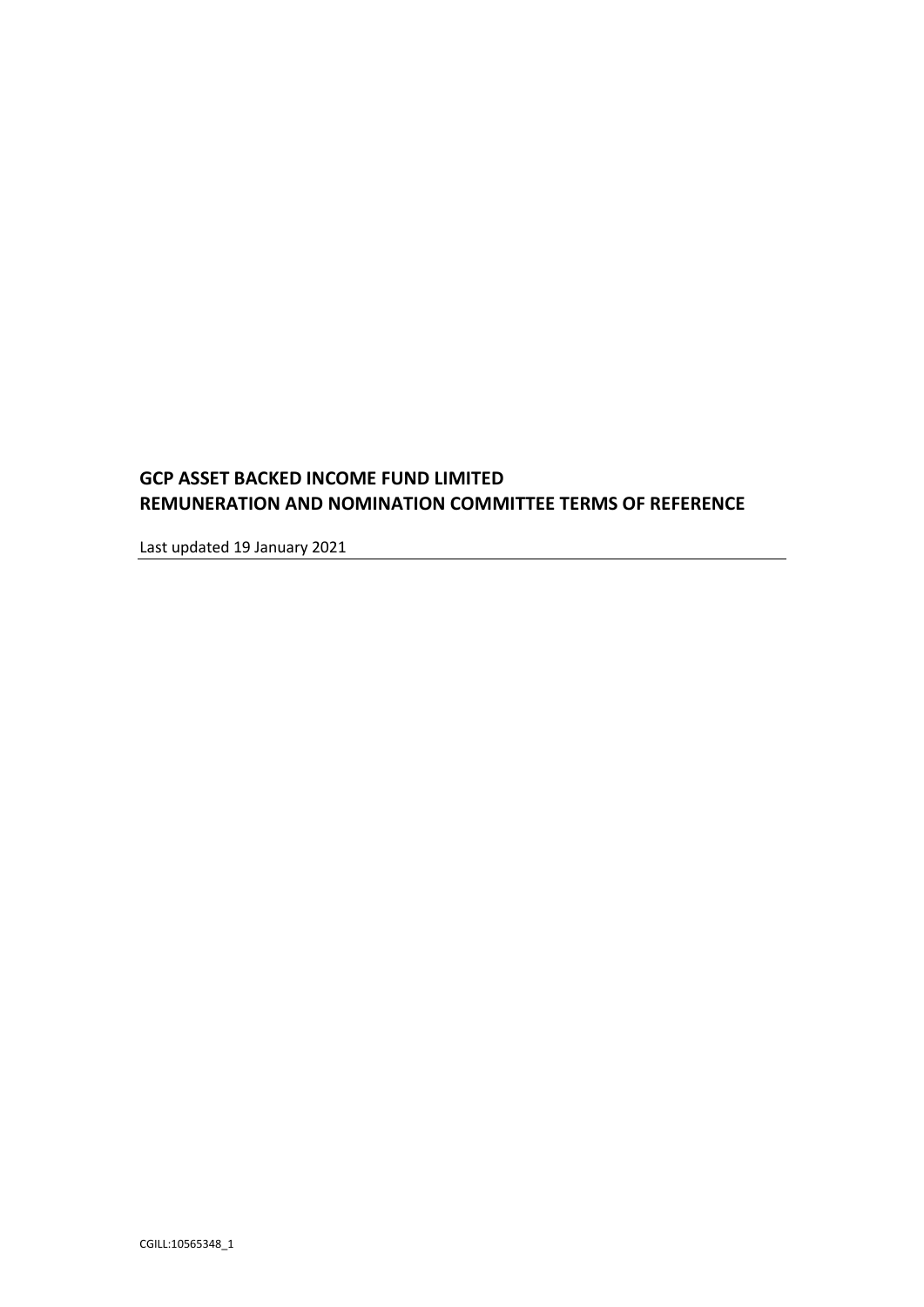# **REMUNERATION AND NOMINATION COMMITTEE TERMS OF REFERENCE**

### **1. Membership**

- 1.1 The Committee shall comprise at least (3) three Directors, all of whom shall be independent non-executive Directors.
- 1.2 Only members of the Committee have the right to attend Committee meetings. However, other individuals may be invited to attend for all or part of the meeting, as and when deemed to be appropriate and necessary, and agreed in advance of the meeting by the Committee Chair.
- 1.3 The Board shall appoint the Committee Chair who should be an independent nonexecutive Director and have relevant experience and understanding of the Company. In the absence of the Committee Chair and/or an appointed deputy, the remaining members present shall elect one of themselves to chair the meeting from those who would qualify under these Terms of Reference to be appointed to that position by the Board. The Chair of the Board may be a member of, but not chair, the Committee if he or she was considered independent on appointment as Chair.

## **2. Secretary**

The Company Secretary or their nominee shall act as the Secretary of the Committee.

### **3. Quorum**

The quorum necessary for the transaction of business shall be two members of the Committee, who must be in Jersey. A duly convened meeting of the Committee at which a quorum is present shall be competent to exercise all or any of the authorities, powers and discretions vested in or exercisable by the Committee.

#### **4. Frequency of meetings**

The Committee shall meet at least once a year and otherwise as required.

#### **5. Notice of meetings**

- 5.1 Meetings of the Committee shall be called by the Secretary of the Committee at the request of any of its members.
- 5.2 Unless otherwise agreed, notice of each meeting confirming the venue, time and date shall be forwarded to each member of the Committee and any other person required to attend no later than ten working days before the date of the meeting unless otherwise agreed by the Chair of the Committee. An agenda of items to be discussed shall be forwarded to the Chair of the Committee in the first instance at least ten working days before the date of the meeting unless otherwise agreed by the Chair of the Committee, then circulated to each member of the Committee and any other person required to attend at least five working days before the date of the meeting. Supporting papers shall be sent to Committee members and to other attendees as appropriate, at the same time.

#### **6. Minutes of meetings**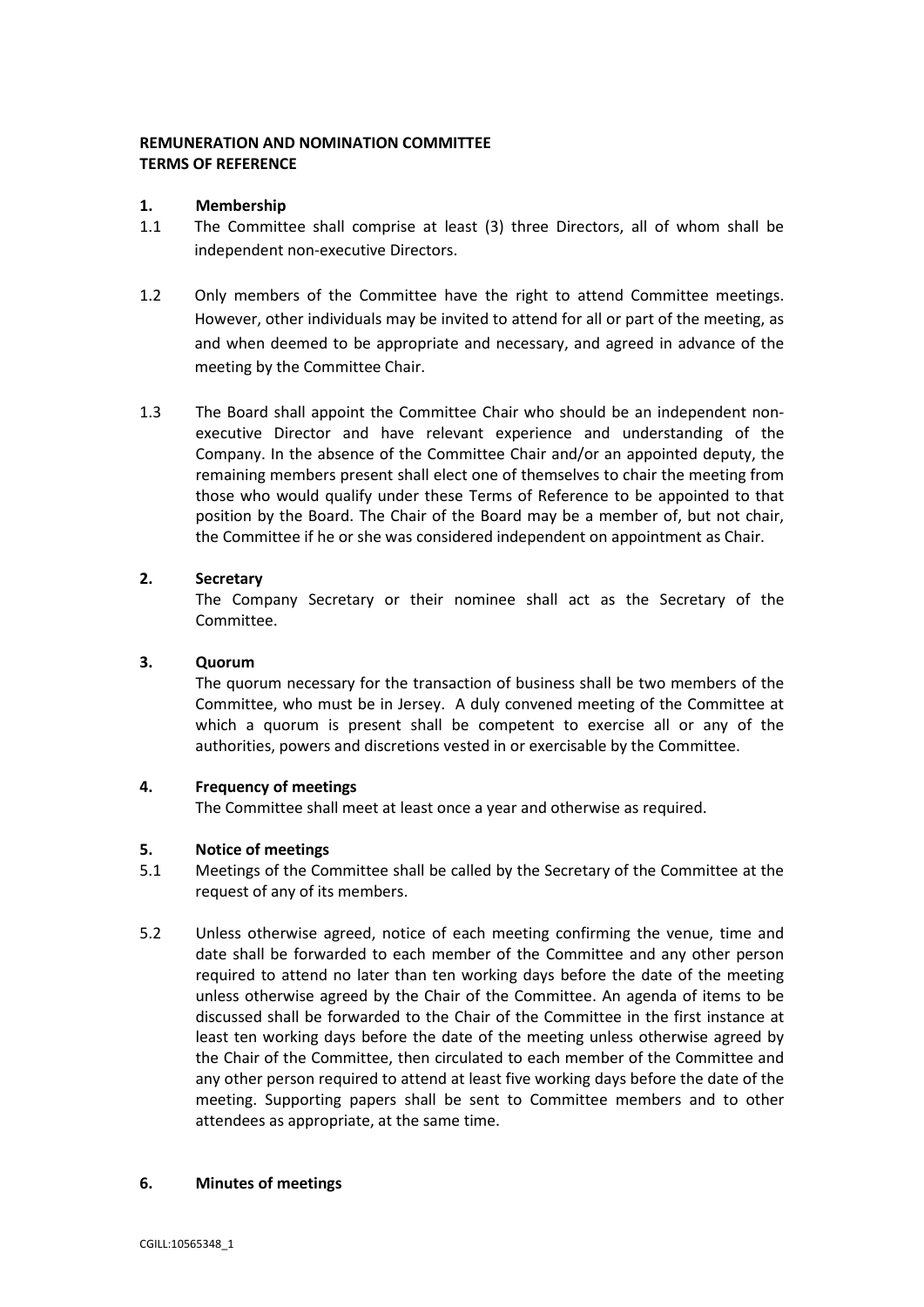- 6.1 The Secretary shall minute the proceedings and resolutions of all Committee meetings, including the names of those present and in attendance.
- 6.2 Draft minutes of Committee meetings shall be circulated promptly and no later than 10 (ten) working days to all members of the Committee following the meeting. Once approved, minutes should be tabled to the next available quarterly Board meeting unless, in the opinion of the Committee Chair, it would be inappropriate to do so.

#### **7. Shareholder engagement**

The Committee Chair shall seek shareholder engagement on matters within the scope of the Committee's responsibilities including attending the Annual General Meeting of the Company to answer any shareholder questions on the Committee's activities.

#### **8. Duties**

The Committee should carry out the duties detailed below:

- 8.1 Have responsibility to determine and agree the policy for the remuneration of the Directors of the Company.
- 8.2 Review any proposed changes to the remuneration of the Directors of the Company.
- 8.3 Review the on-going appropriateness and relevance of the remuneration policy.
- 8.4 To review and consider any additional ad-hoc payments to the Directors in relation to duties undertaken over and above normal business.
- 8.5 Give due consideration to laws and regulations, the provisions of the Association of Investment Companies ("AIC") Corporate Governance Code and the requirements of the UK Financial Conduct Authority, Prospectus and Disclosure Guidance and Transparency Rules and any other applicable rules, as appropriate.
- 8.6 The Committee shall make recommendations to the Board of the Company for approval by shareholders of the Company at the Annual General Meeting of the Company (advisory vote only).
- 8.7 The Committee shall have full authority to appoint independent professional remuneration advice if required.
- 8.8 Be exclusively responsible for establishing the selection criteria, selecting, appointing and setting the terms of reference for any remuneration consultants who advise the Committee.
- 8.9 Agree the policy for authorising claims for expenses from the Directors.
- 8.10 Work and liaise as necessary with all other Board committees.
- 8.11 Regularly review the structure, size and composition (including the skills, knowledge, experience and diversity) of the Board and make recommendations to the Board with regard to any changes.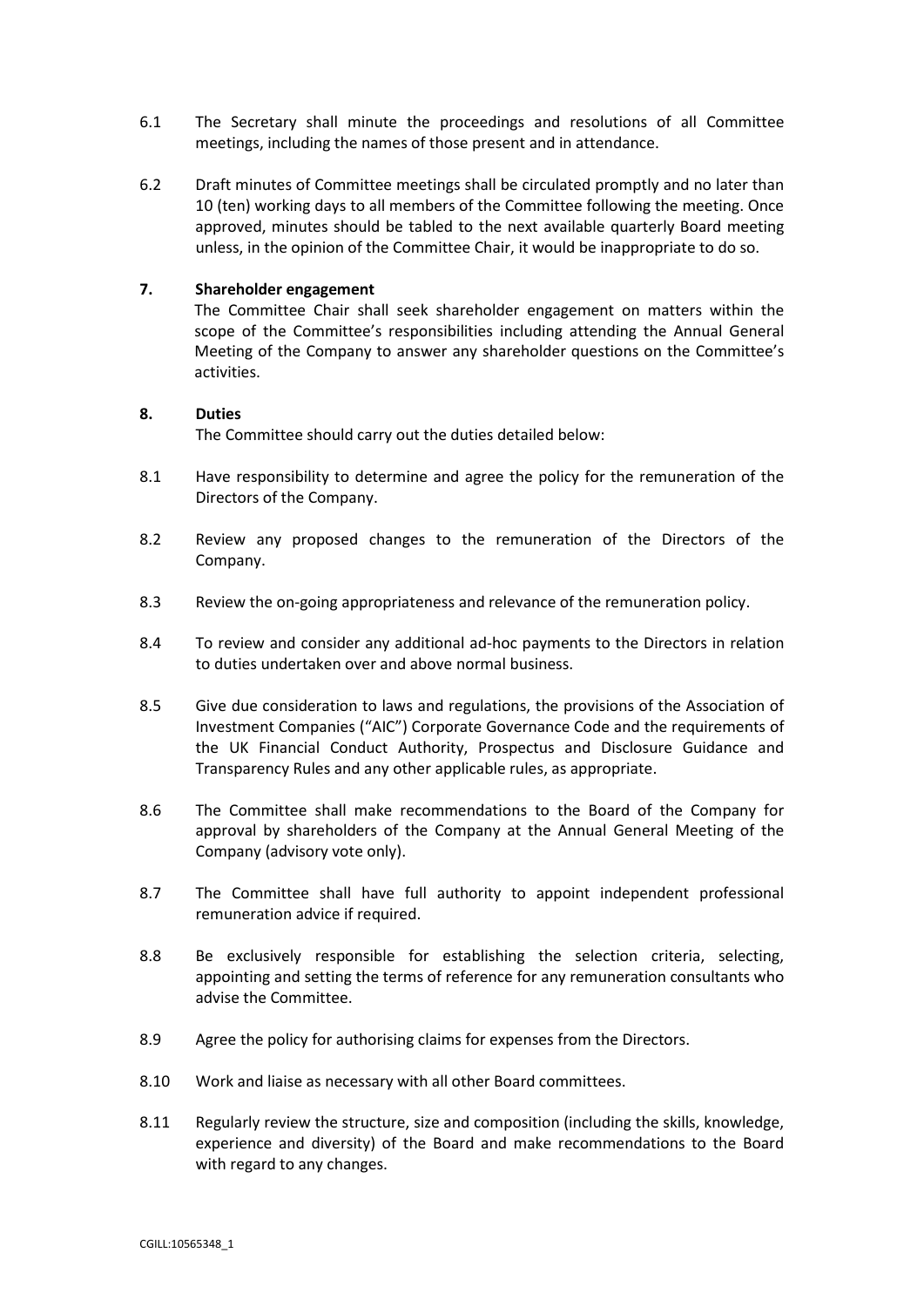- 8.12 Give full consideration to succession planning for Directors in the course of its work, taking into account the challenges and opportunities facing the Company, and the skills and expertise needed on the Board in the future.
- 8.13 Determine and disclose a policy on the tenure of the Chair of the Company. A clear rationale for the expected tenure should be provided, and the policy should explain how this is consistent with the need for regular refreshment and diversity.
- 8.14 Be responsible for identifying, and nominating for the approval of the Board, candidates to fill Board vacancies as and when they arise.
- 8.15 Before any appointment is made by the Board, evaluate the balance of skills, knowledge, experience and diversity on the Board, and, in the light of this evaluation, prepare a description of the role and capabilities required for a particular appointment. In identifying suitable candidates, the Committee shall:
	- 8.15.1 consider open advertising or the services of external advisers to facilitate the search;
	- 8.15.2 consider candidates from a wide range of backgrounds; and
	- 8.15.3 consider candidates on merit and against objective criteria and with due regard for the benefits of diversity on the Board, including gender, taking care that appointees have enough time to devote to the position.
- 8.16 For the appointment of a Chair, the Committee should prepare a job specification (if required), including the time commitment expected, recognising the need for availability in the event of crisis. A proposed Chair's other significant commitments should be disclosed to the Board before appointment. Any changes to the Chair's commitments should also be reported to the Board as they arise.
- 8.17 Prior to the appointment of a Director, the proposed appointee should be required to disclose any other business interests that may result in a conflict of interest and be required to report any future business interests that could result in a conflict of interest.
- 8.18 Ensure that on appointment to the Board, Directors receive a formal letter of appointment setting out clearly what is expected of them in terms of time commitment, Committee service and involvement outside Board meetings.
- 8.19 Arrange for annual evaluations of the performance of the Board, its committees, the chair and individual directors and review the results of the evaluations.
- 8.20 Facilitate an external board evaluation at least every three years and consider the results of the evaluation, making recommendations to the Board as appropriate.
- 8.21 Review annually the time required from non-executive Directors. Performance evaluation should be used to assess whether the non-executive Directors are spending enough time to fulfil their duties.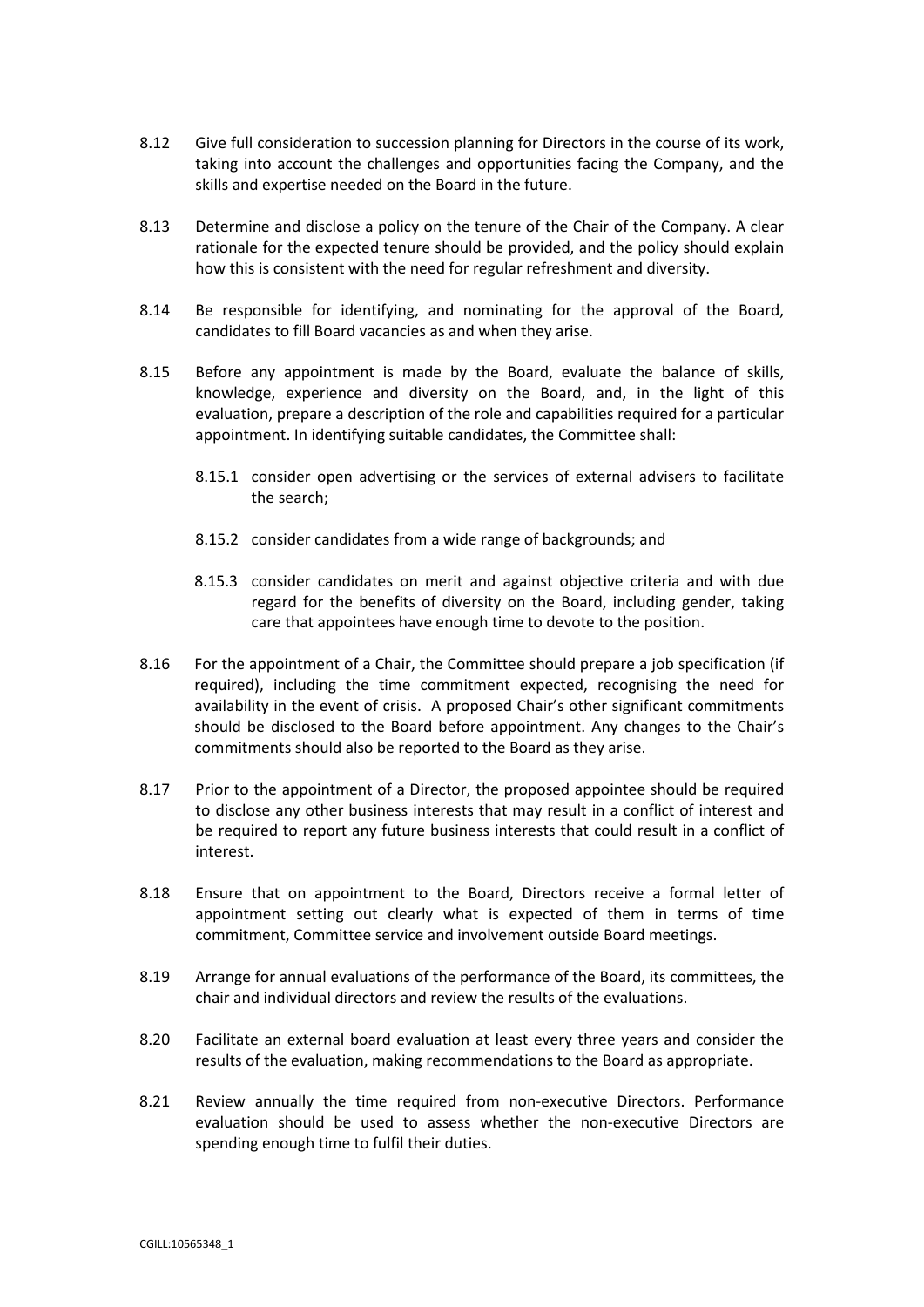- 8.22 Review annually the independence of each Director taking into account tenure, any conflicts of interest, material business relationships, additional remuneration, cross directorships or any other circumstance which might impair a directors independency.
- 8.23 Make recommendations to the Board concerning:
	- 8.23.1 formulating plans for succession for non-executive Directors and, in particular, the role of the Chairperson;
	- 8.23.2 suitable candidates for the role of senior independent Director;
	- 8.23.3 the re-election by shareholders of Directors under the annual re-election provisions in the AIC's Corporate Governance Code, having due regard to their performance and ability to continue to contribute to the Board in light of the knowledge, skills and experience required and the need for progressive refreshing of the Board (particularly in relation to Directors being re-elected for a term beyond nine years);
	- 8.23.4 the re-appointment of any non-executive Director at the conclusion of their specified term of office having given due regard to their performance and ability to continue to contribute to the Board in the light of the knowledge, skills and experience required;
	- 8.23.5 membership of the Audit Committee, the Risk Committee, and any other Board Committees as appropriate, in consultation with the chairs of those Committees; and
	- 8.23.6 any matters relating to the continuation in office of any Director at any time.

#### **9. Reporting responsibilities**

- 9.1 The Committee Chair shall report to the Board on its proceedings after each meeting on all matters within its duties and responsibilities.
- 9.2 The Committee shall make whatever recommendations to the Board it deems appropriate on any area within its remit where action or improvement is needed.
- 9.3 The Committee shall produce a report of the company's remuneration policy for inclusion in the Company's annual report and ensure each year that it is put to shareholders for approval at the Annual General Meeting of the Company.
- 9.4 The annual report should describe the work of the Committee, including:
	- 9.4.1 the process used in relation to appointments, its approach to succession planning and how both support developing a diverse pipeline;
	- 9.4.2 how the Board evaluation has been conducted, the nature and extent of an external evaluator's contact with the Board and individual Directors, the outcomes and actions taken, and how it has or will influence Board composition; and